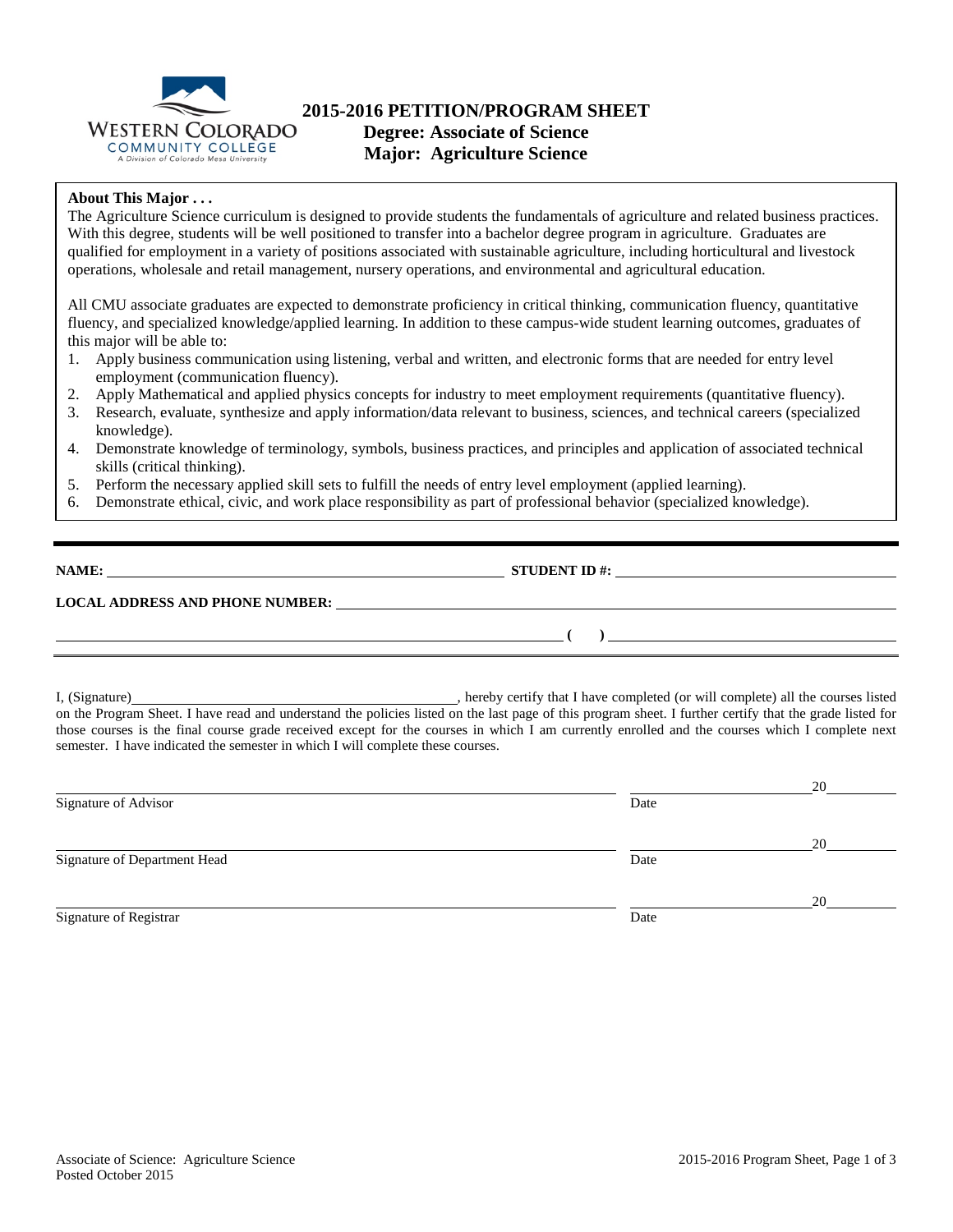### **DEGREE REQUIREMENTS:**

- Minimum of 60 hours total (A minimum of 16 taken at CMU in no fewer than two semesters)
- 2.00 cumulative GPA or higher in all CMU coursework
- A grade of "C" or higher must be achieved in coursework toward major content area.
- Pre-collegiate courses (usually numbered below 100) cannot be used for graduation.
- Program sheets are for advising purposes only. Because a program may have requirements specific to the degree, check with your advisor for additional guidelines, including prerequisites, grade point averages, grades, exit examinations, and other expectations. It is the student's responsibility to be aware of, and follow, all guidelines for the degree being pursued. Any exceptions or substitutions must be approved by the faculty advisor and/or Department Head. Courses related to teacher licensure must also be approved by the Teacher Education Dept.
- When filling out the program sheet a course can be used only once.
- See the "Undergraduate Graduation Requirements" in the catalog for additional graduation information.

**ESSENTIAL LEARNING REQUIREMENTS** (31 semester hours) See the current catalog for a list of courses that fulfill the requirements below. If a course is on the essential learning list of options and a requirement for your major, you must use it to fulfill the major requirement and make a different selection within the general education requirement. The Essential Learning capstone course and co-requisite Essential Speech course (required for bachelor's degrees) cannot be used as options for the below requirements.

| Course No Title                                                                                                                                                                                                                                                     | Sem.hrs Grade Term |  |
|---------------------------------------------------------------------------------------------------------------------------------------------------------------------------------------------------------------------------------------------------------------------|--------------------|--|
| <b>English</b> (6 semester hours)<br><b>ENGL 111 English Composition</b><br>ENGL 112 English Composition                                                                                                                                                            | 3<br>3             |  |
| <b>Math: MATH 110 or higher</b> (3 semester hours)<br>MATH 1                                                                                                                                                                                                        | 3                  |  |
| History (3 semester hours)                                                                                                                                                                                                                                          | 3                  |  |
| <b>Humanities</b> (3 semester hours)                                                                                                                                                                                                                                | 3                  |  |
| <b>Social and Behavioral Sciences (6 semester hours)</b>                                                                                                                                                                                                            | 3<br>3             |  |
| <b>Fine Arts</b> (3 semester hours)                                                                                                                                                                                                                                 | 3                  |  |
| Natural Sciences (7 semester hours, one must include lab)<br>the control of the control of the control of the control of the control of<br><u> 1980 - An Dùbhlachd ann an Dùbhlachd ann an Dùbhlachd ann an Dùbhlachd ann an Dùbhlachd ann an Dùbhlachd ann an </u> | 3<br>3             |  |
|                                                                                                                                                                                                                                                                     | 1                  |  |

### **WELLNESS REQUIRMENT (2)**

|          | <b>Kinesiology</b> (2 Semester hours) |  |  |
|----------|---------------------------------------|--|--|
| KINE 100 | Health and Wellness                   |  |  |
| KINA 1   |                                       |  |  |

## **ASSOCIATE OF SCIENCE: COURSE REQUIREMENTS**

(24 semester hours)

**Agriculture Courses** (17 semester hours)

| AGRS 100        | <b>Practical Crop Production</b> | 3  |  |
|-----------------|----------------------------------|----|--|
| AGRS 100L       | Practical Crop Production Lab    |    |  |
| AGRS 102        | <b>Agriculture Economics</b>     |    |  |
| AGRS 105        | Animal Science                   |    |  |
| AGRS 205        | Farm and Ranch Management        | -3 |  |
| <b>AGRS 240</b> | Intro Soil Science               |    |  |
|                 | AGRS 240L Intro Soil Science Lab |    |  |
|                 |                                  |    |  |

**Restricted Electives** (select min. of 7 semester hours – see advisor for recommended advising tracks)

| Animal Science track:       |                                                   |                |                                                                                                                       |
|-----------------------------|---------------------------------------------------|----------------|-----------------------------------------------------------------------------------------------------------------------|
| AGRS 225                    | Feeds and Feeding                                 | 4              |                                                                                                                       |
| <b>AGRS 230</b>             | Farm Animal Anatomy/Phys                          | 3              |                                                                                                                       |
| <b>AGRS 250</b>             | Live Animal & Carcass Eval                        | 1              |                                                                                                                       |
| AGRS 250L                   | Live An. & Carcass Eval Lab                       | $\overline{2}$ |                                                                                                                       |
| <b>AGRS 288</b>             | Livestock Practicum                               | 1              |                                                                                                                       |
| <b>AGRS 288L</b>            | Livestock Practicum Lab                           | 1              |                                                                                                                       |
| <b>AGRS 296</b>             | Topics: Sustain. Ag Practices                     | $1 - 3$        |                                                                                                                       |
| Soil & Crop Science track:  |                                                   |                |                                                                                                                       |
| <b>ACCT 201</b>             | Prin of Financial Acctng                          | 3              |                                                                                                                       |
| <b>AGRS 103</b>             | Intro to Entomology                               | 2              |                                                                                                                       |
| AGRS 103L                   | Intro to Entomology Lab                           | 1              | <u> The Common School and The Common School and The Common School and The Common School and The Common School and</u> |
| <b>AGRS 110</b>             | <b>Integrated Pest Management</b>                 | 3              |                                                                                                                       |
| <b>AGRS 210</b>             | <b>Agricultural Marketing</b>                     | 3              |                                                                                                                       |
| <b>AGRS 260</b>             | <b>Plant Propagation</b>                          | 3              |                                                                                                                       |
| <b>AGRS 296</b>             | Topics: Sustain. Ag Practices                     | $1 - 3$        |                                                                                                                       |
| <b>BIOL 203</b>             | Human Nutrition                                   | 3              |                                                                                                                       |
| <b>PHYS 100</b>             | Concepts of Physics                               | 3              |                                                                                                                       |
| Agriculture Business track: |                                                   |                |                                                                                                                       |
| <b>AGRS 208</b>             | <b>Agricultural Finance</b>                       | 3              |                                                                                                                       |
| <b>AGRS 210</b>             | <b>Agricultural Marketing</b>                     | 3              |                                                                                                                       |
| <b>CISB 101</b>             | <b>Business Info Technology</b>                   | 3              |                                                                                                                       |
|                             |                                                   |                |                                                                                                                       |
| <b>AGRS 210</b>             | <b>Agriculture Education track:</b>               |                |                                                                                                                       |
|                             | <b>Agricultural Marketing</b>                     | 3<br>4         |                                                                                                                       |
| AGRS 225<br>AGRS 118        | Feeds and Feeding<br>Farm Structures/Green Houses | 3              |                                                                                                                       |
|                             |                                                   |                |                                                                                                                       |
|                             |                                                   |                |                                                                                                                       |
| بالمحمد التاريخ المسمو      |                                                   |                |                                                                                                                       |

#### **General Elective**

\_\_\_\_\_\_ \_\_\_\_ \_\_\_\_\_\_\_\_\_\_\_\_\_\_\_\_\_\_\_\_\_\_\_\_ 3 \_\_\_\_\_ \_\_\_\_\_\_\_\_

Associate of Science: Agriculture Science 2015-2016 Program Sheet, Page 2 of 3 Posted October 2015